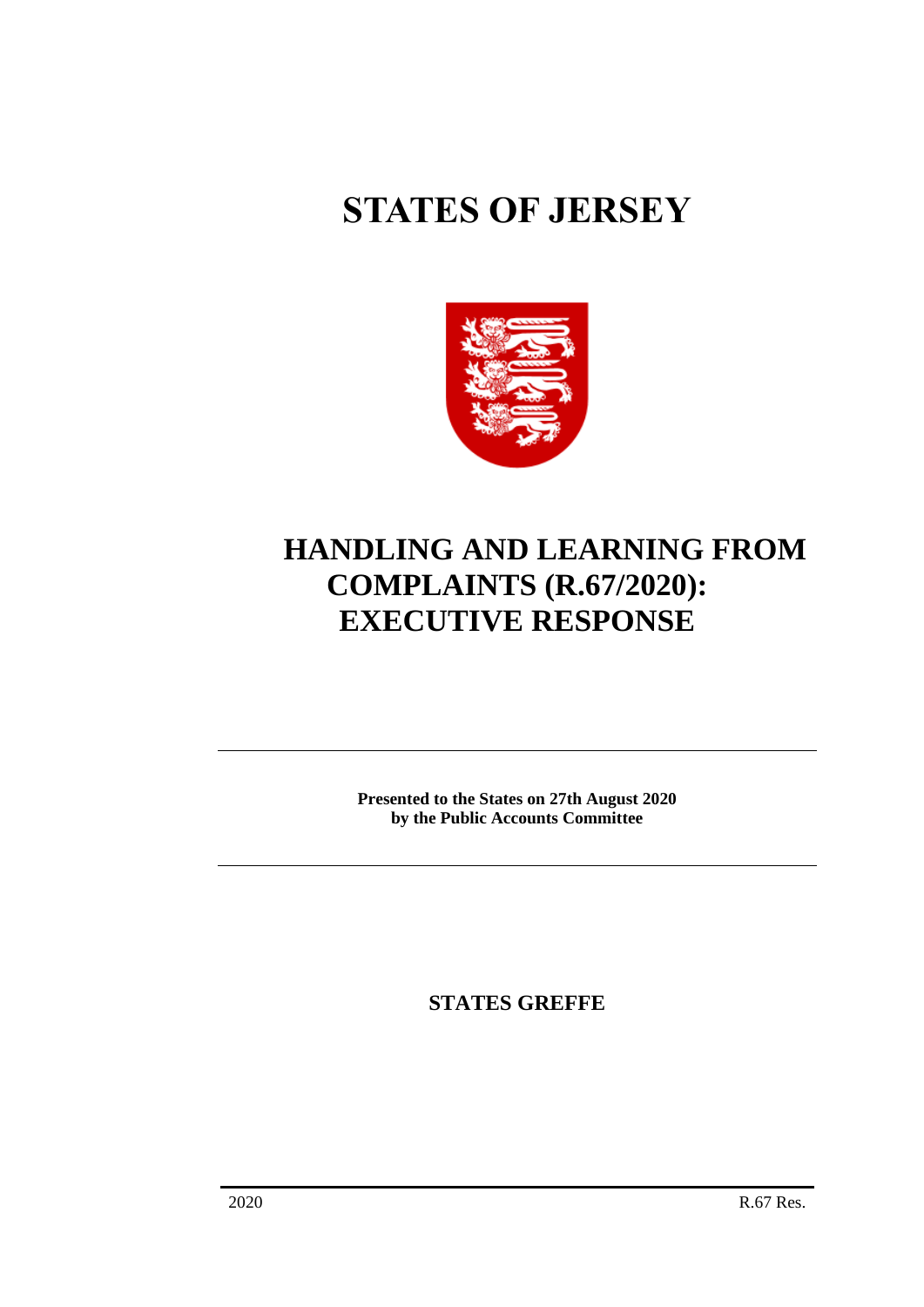### **FOREWORD**

In accordance with paragraphs 64-66 of the [Code of Practice](https://statesassembly.gov.je/sitecollectiondocuments/pacengagementcode.pdf) for engagement between 'Scrutiny Panels and the Public Accounts Committee' and 'the Executive', the Public Accounts Committee (PAC) presents the Executive Response to the Comptroller and Auditor General's (C&AG) [Report on Handling and Learning from Complaints.](https://www.jerseyauditoffice.je/wp-content/uploads/2020/07/CAG-Report-Handling-and-Learning-from-Complaints-08-July-2020.pdf)

The PAC will consider the contents further to inform the presentation of more detailed comments in due course.

**Senator S.C. Ferguson** Chairman, Public Accounts Committee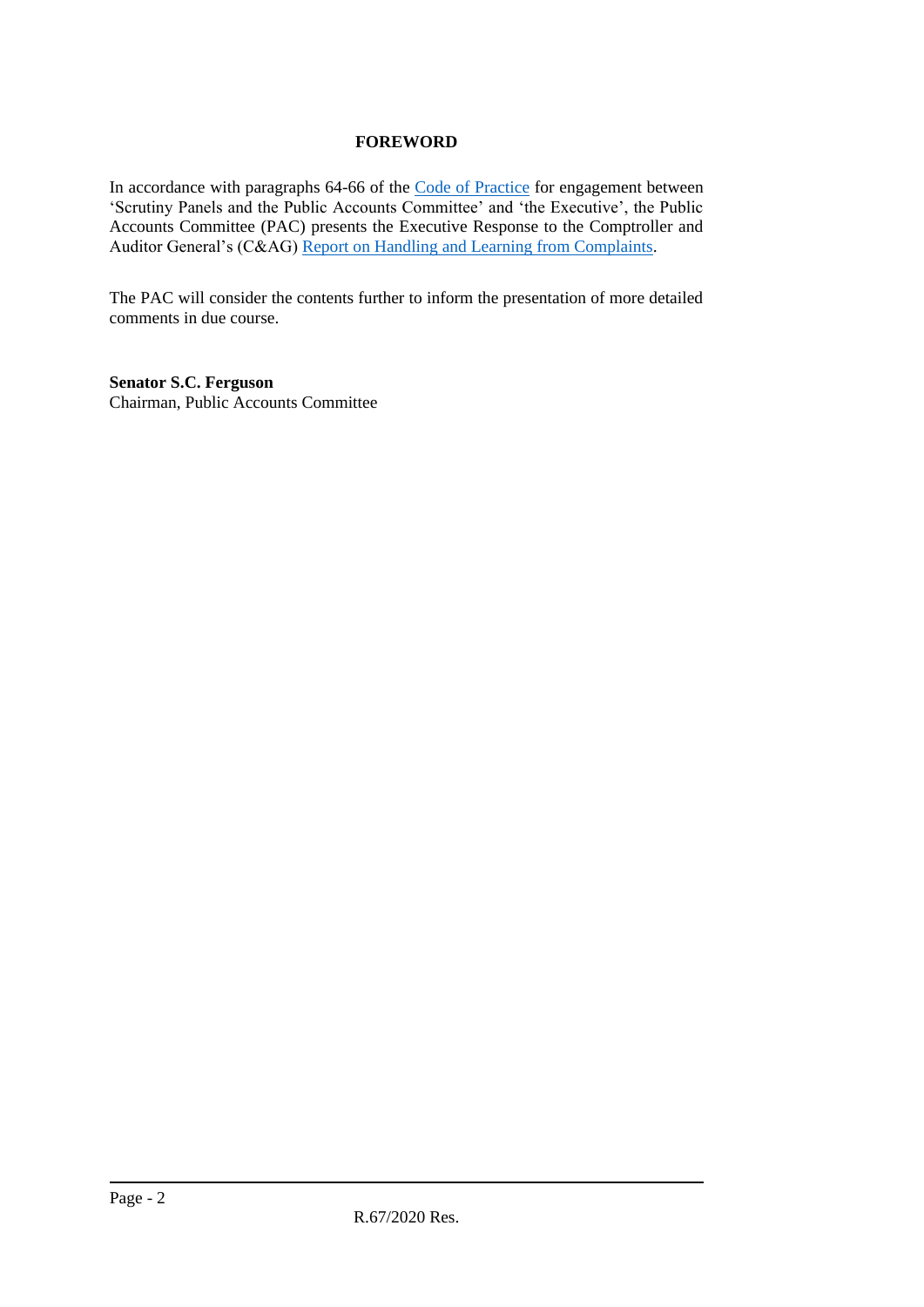

### **The Chief Executive's response to Comptroller and Auditor General's Review: Handling Complaints**

**August 2020**

### **Glossary of Terms**

- C&AG Comptroller and Auditor General
- ELT Executive Leadership Team
- GoJ Government of Jersey
- KPI Key Performance Indicator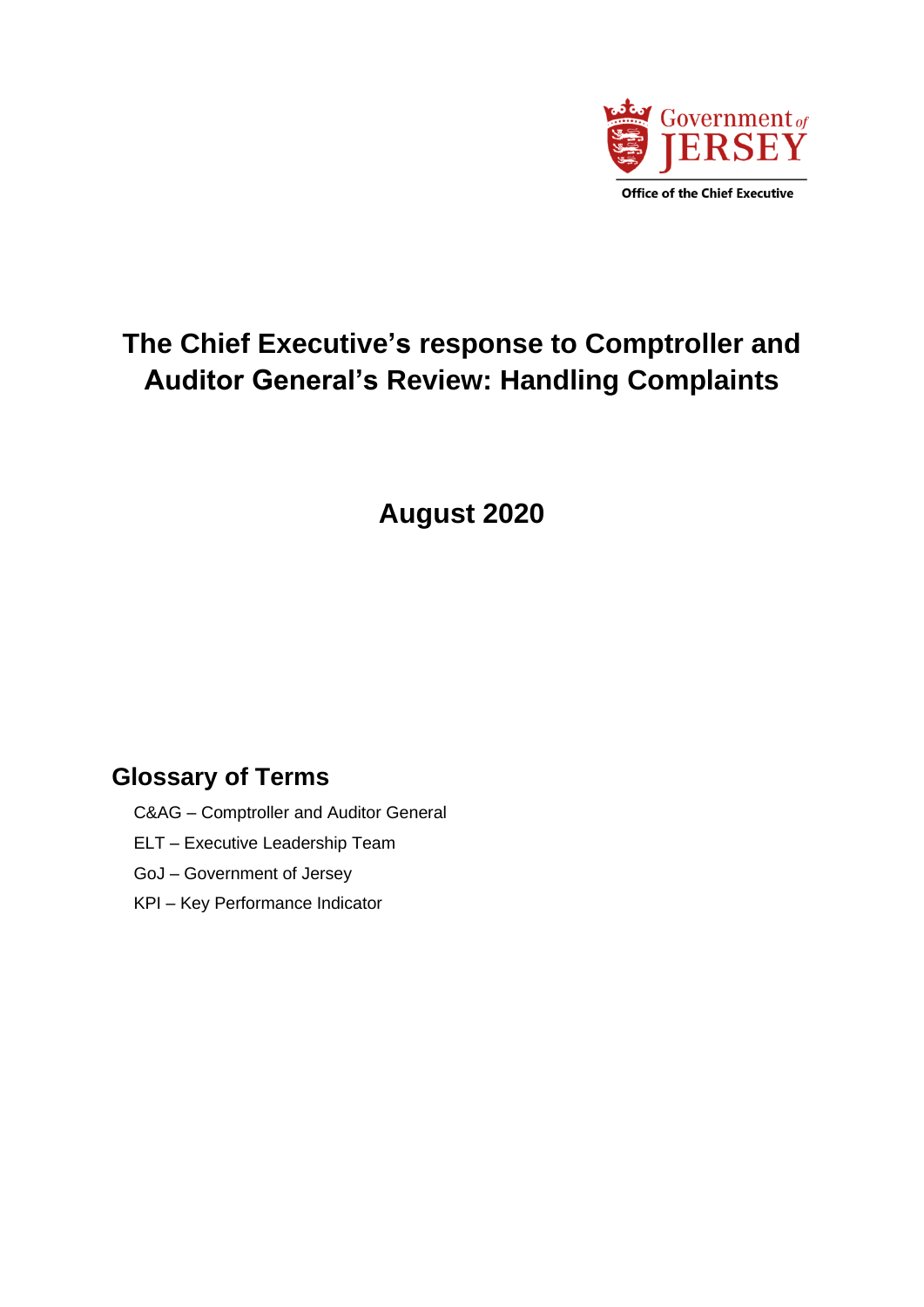### **Review title: C&AG Review: [Handling Complaints](https://www.jerseyauditoffice.je/wp-content/uploads/2020/07/CAG-Report-Handling-and-Learning-from-Complaints-08-July-2020.pdf) - Executive Response to PAC by Wednesday 19th August 2020 please.**

#### Summary of response

The Chief Executive welcomes the findings of the C&AG report and considers that the recommendations will provide a useful platform to further develop the way customer feedback and complaints are used across the organisation. The action plan will be led by colleagues from Customer and Local Services who have identified the corrective actions and initiatives that will address the recommendations.

Since 2018 the Government of Jersey, led by Customer and Local Services, has been focussed on making improvements to our complaints handling approach and process and have made significant progress already, with a corporate policy, centralised web page and online feedback mechanism. A proactive communications campaign has engaged the public and is actively encouraging feedback.

For the first time, the organisation has implemented a corporate policy regarding managing customer feedback. As the policy and processes becomes more embedded across all departments, the Government will be in a richer position to understand more about common themes with respect to feedback and complaints and use this intelligence along with other management and performance information to drive service improvement.

We recognise we still have more work to do, and several of the recommendations had already been captured as potential improvements as part of the review of the customer feedback policy. This includes, but is not limited to, analysis of policy, process, systems and the organisational limitations identified within the report findings. The recommendations serve as useful confirmation that our direction of travel is correct.

This action plan has been shared with departments and considered by the Executive Leadership Team, with a view to further creating a culture of open and honest feedback and learning lessons across the Government of Jersey. Action Plan

| <b>Recommendations</b>            | <b>Action</b>                                                                                  | <b>Target date</b> | <b>Responsible</b>      |
|-----------------------------------|------------------------------------------------------------------------------------------------|--------------------|-------------------------|
|                                   |                                                                                                |                    | <b>Officer</b>          |
|                                   | <b>R1</b> Include in the planned post- As part of the planned post implementation review of    | Q4 2020            | <b>Head of Customer</b> |
|                                   | implementation review consideration of   the customer feedback policy, access barriers will be |                    | Experience              |
|                                   | solutions to the current barriers to didentified. This will be achieved through voice of       |                    |                         |
| access, including for:            | customer research and through partnership with                                                 |                    |                         |
| children and young people;        | internal teams & stakeholders.                                                                 |                    |                         |
| people with sensory disabilities; |                                                                                                |                    |                         |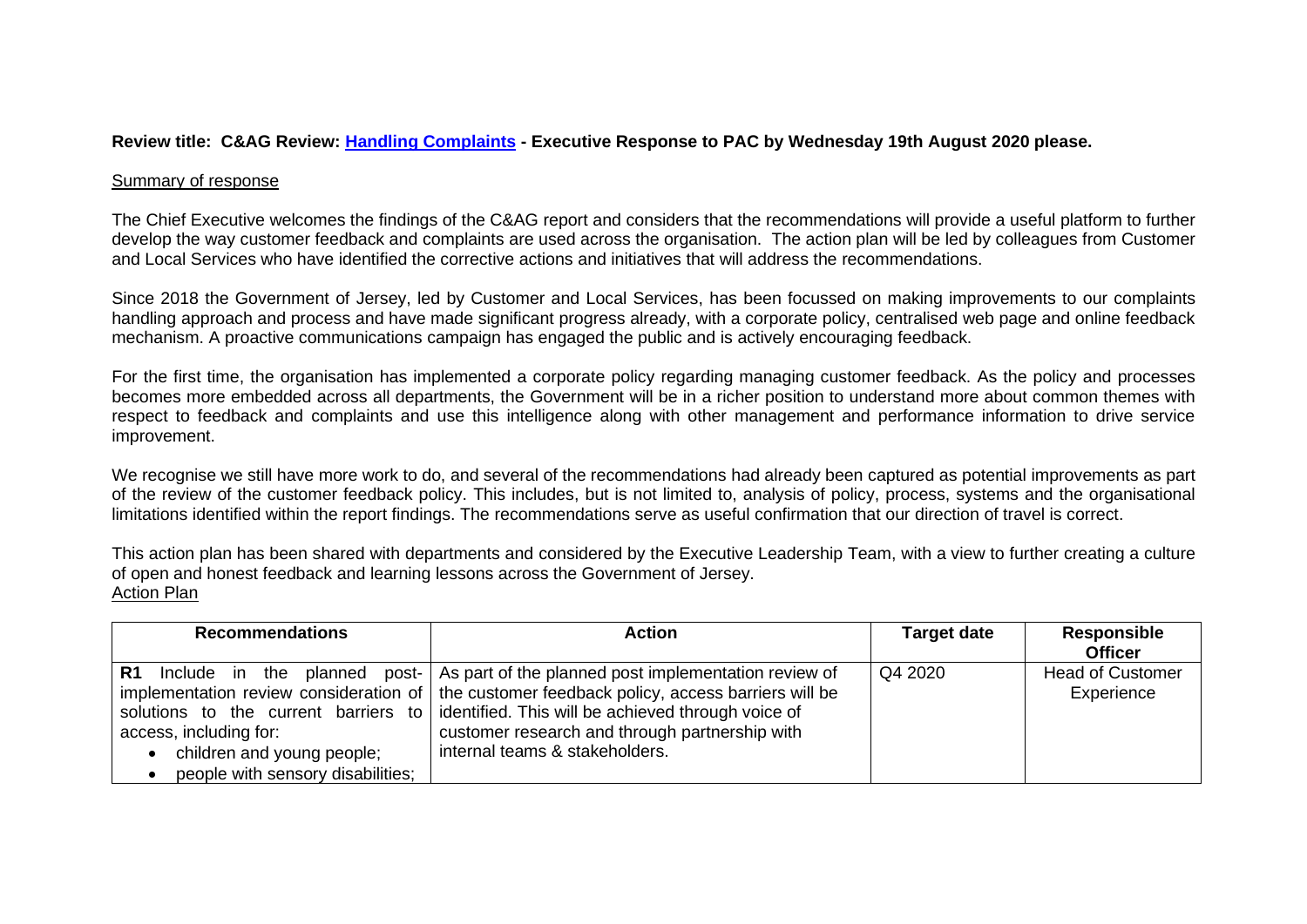| those whose first language is not<br>English; and<br>those with learning and reading<br>difficulties.                                                                                                                                                                                                                                                                                                                                                                                                                                                                                                                                                                       | The outcome of this initiative will then allow for solutions<br>to be scoped and prioritised. This will focus on making<br>improvements to the systems and processes (where<br>required).                                                                                                                                                                                                                                                                                                                                                                                                                                                                                                                                                                                                                                     |          |                                              |
|-----------------------------------------------------------------------------------------------------------------------------------------------------------------------------------------------------------------------------------------------------------------------------------------------------------------------------------------------------------------------------------------------------------------------------------------------------------------------------------------------------------------------------------------------------------------------------------------------------------------------------------------------------------------------------|-------------------------------------------------------------------------------------------------------------------------------------------------------------------------------------------------------------------------------------------------------------------------------------------------------------------------------------------------------------------------------------------------------------------------------------------------------------------------------------------------------------------------------------------------------------------------------------------------------------------------------------------------------------------------------------------------------------------------------------------------------------------------------------------------------------------------------|----------|----------------------------------------------|
| R2 Explicitly state in the Customer<br>Feedback Policy and in relevant<br>literature and communications that<br>there is no charge for complaints<br>handling.                                                                                                                                                                                                                                                                                                                                                                                                                                                                                                              | The customer feedback page on gov.je and the<br>Customer Feedback Policy document have been<br>updated to inform customers that we do not charge for<br>the consideration of complaints.                                                                                                                                                                                                                                                                                                                                                                                                                                                                                                                                                                                                                                      | Complete | n/a                                          |
| R3 Develop and agree a corporate<br>process so that departments can<br>obtain assurance that:<br>contracted<br>service<br>out<br>providers have an accessible<br>and comprehensive complaints<br>management process;<br>contracted<br>service<br>out<br>providers and<br>departments<br>have a shared understanding of<br>the scope and responsibilities<br>of each other's complaints<br>processes; and<br>there are mutually agreed<br>approaches<br>handling<br>to<br>complaints relating<br>to more<br>than one public body, including<br>information<br>of<br>coverage<br>exchanges, joint working and<br>monitoring the effectiveness of<br>handling such complaints. | Review current internal customer feedback<br>management process for external contractors to identify<br>gaps and areas for development, which will be<br>addressed.<br>Work to deliver an agreement with existing and future<br>contractors that aligns with our OneGov corporate<br>customer feedback vision and our customer's needs.<br>It is anticipated that the outcome of the review will allow<br>the Government to more consistent in complaints<br>handling across all services, not just those that<br>delivered by Government departments, which will:<br>Enable Government to have a better<br>$\bullet$<br>understanding of Islander perspectives on a<br>wider range of services<br>Improve contracting and commissioning<br>$\bullet$<br>arrangements by focusing on improvement of<br>services for Islanders | Q1 2021  | Group Director -<br><b>Customer Services</b> |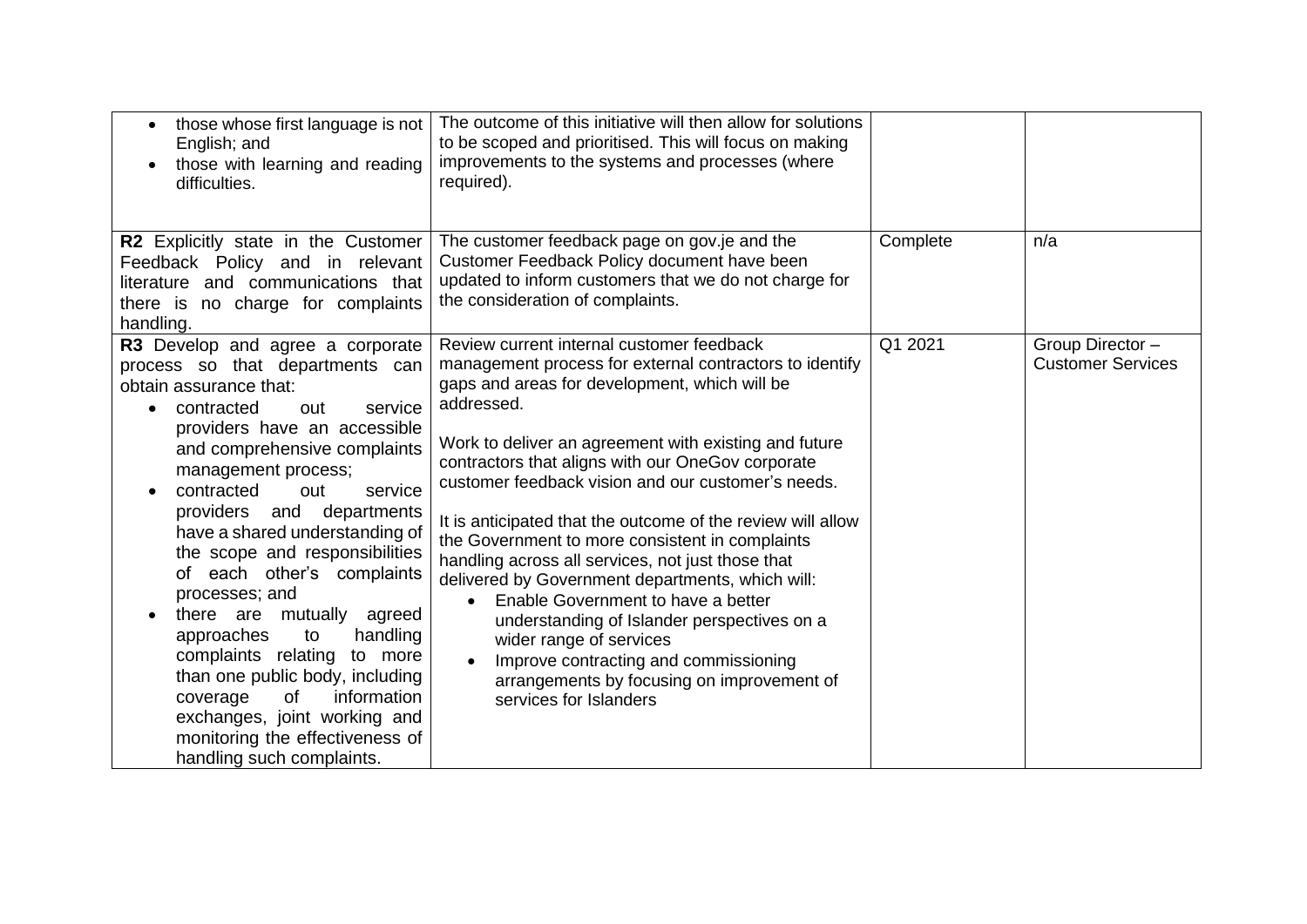| R4 Develop and adopt a common role<br>description for key departmental staff<br>involved in handling complaints.                                              | These have been developed and will be rolled out to all<br>department representatives to ensure all Department<br>Feedback Managers, Section Feedback Managers and<br>Feedback Advisers understand their remit and role and<br>adhere to agreed responsibilities.                                                                                                                                                                                                                                                                                                                                                                                                                                                                                                                      | Q3 2020 | <b>Customer Feedback</b><br>Manager          |
|---------------------------------------------------------------------------------------------------------------------------------------------------------------|----------------------------------------------------------------------------------------------------------------------------------------------------------------------------------------------------------------------------------------------------------------------------------------------------------------------------------------------------------------------------------------------------------------------------------------------------------------------------------------------------------------------------------------------------------------------------------------------------------------------------------------------------------------------------------------------------------------------------------------------------------------------------------------|---------|----------------------------------------------|
| R5 Develop, agree and implement<br>corporate arrangements for support,<br>including training for and oversight of<br>departmental complaints handlers.        | Development of training collateral for GoJ staff that<br>covers essential aspects of Customer Feedback<br>handling and provides a consistent understanding of<br>how feedback can be captured and resolved across all<br>departments.<br>This will include specific training for Department and<br>Section Feedback Managers around handling and<br>responding to complaints while identifying opportunities<br>for service and organisational improvements.<br>The review of the customer feedback policy will identify<br>system enhancements that will enable increased<br>transparency and accountability of performance. This<br>will include improvements to management information<br>allowing us to monitor and highlight areas of success<br>and those requiring improvement. | Q2 2021 | Group Director -<br><b>Customer Services</b> |
| R6 Develop, adopt, roll out and monitor<br>compliance with corporate standards for<br>promoting awareness of complaints<br>handling processes for volunteers. | Review current processes for volunteers across<br>departments and identify where there are gaps in the<br>provision of training and appropriate processes for<br>customer feedback management for the volunteer<br>workforce.<br>The findings from this review will feed into the creation<br>of the overarching corporate process and compliance<br>monitoring arrangements.                                                                                                                                                                                                                                                                                                                                                                                                          | Q2 2021 | <b>Head of Customer</b><br>Experience        |
| R7 Identify barriers to take-up of<br>mandatory on-line training and take<br>appropriate corrective action.                                                   | We will work with Department Feedback Managers and<br>Departmental Heads of Communications to identify<br>blockers such as engagement and work to increase<br>uptake of training. This will also identify any specific<br>departmental needs. Customer and Local Services                                                                                                                                                                                                                                                                                                                                                                                                                                                                                                              | Q4 2020 | Group Director -<br><b>Customer Services</b> |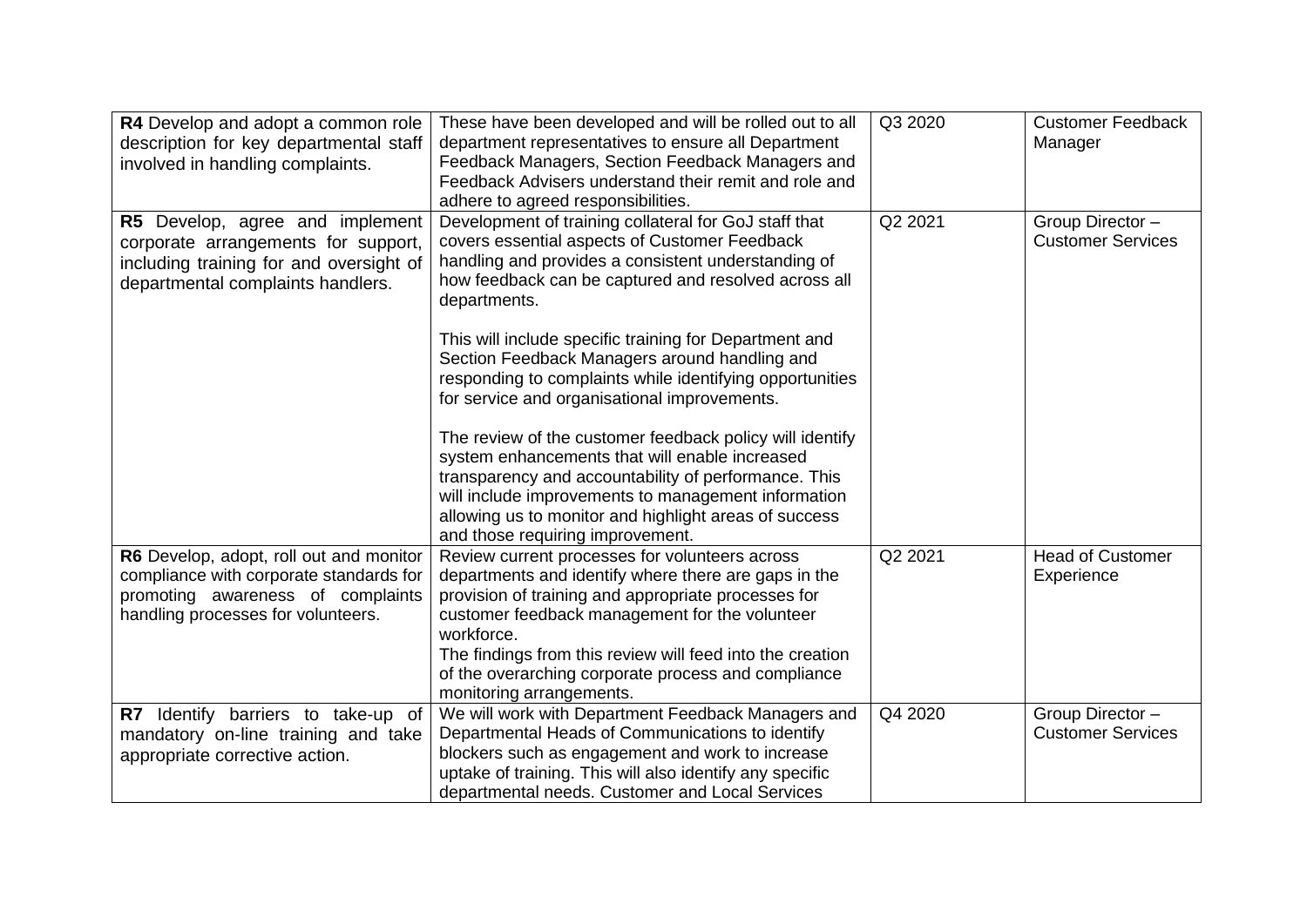| Develop, adopt and roll out<br>R <sub>8</sub><br>operating procedures and model<br>documentation to support application<br>of the Customer Feedback Policy<br>covering:<br>initial contact;<br>$\bullet$<br>complaint assessment<br>and<br>assignment of priority;<br>planning of the complaint<br>investigation;<br>fairness<br>in<br>the<br>securing<br>investigation;<br>complaint response;<br>review of complaints; and<br>identification<br>of<br>systemic<br>issues. | colleagues will work with colleagues from People and<br>Corporate Services to identify how this can be achieved<br>and to ensure new starters all complete the online<br>training as part of the corporate induction programme.<br>By taking into account department feedback, we will<br>then develop actions to improve engagement with<br>future customer training.<br>Executive Leadership Team to support departmental<br>take up and completion of training.<br>A Customer Feedback 'Manual' that is inclusive of the<br>points within this recommendation will be developed in<br>collaboration will all departments to ensure that both<br>policy and customer needs are met. | Q4 2020 | <b>Director General</b><br><b>Customer and Local</b><br><b>Services</b><br>Group Director -<br><b>Customer Services</b> |
|-----------------------------------------------------------------------------------------------------------------------------------------------------------------------------------------------------------------------------------------------------------------------------------------------------------------------------------------------------------------------------------------------------------------------------------------------------------------------------|---------------------------------------------------------------------------------------------------------------------------------------------------------------------------------------------------------------------------------------------------------------------------------------------------------------------------------------------------------------------------------------------------------------------------------------------------------------------------------------------------------------------------------------------------------------------------------------------------------------------------------------------------------------------------------------|---------|-------------------------------------------------------------------------------------------------------------------------|
| R9 Ensure that operating procedures<br>adequately address:<br>provision of reasons for<br>decisions;<br>provision of interim decisions:                                                                                                                                                                                                                                                                                                                                     | The previously mentioned Customer Feedback Manual<br>will be inclusive of this will be developed in<br>collaboration will all departments to ensure that both<br>policy and customer needs are met.                                                                                                                                                                                                                                                                                                                                                                                                                                                                                   | Q4 2020 | Group Director -<br><b>Customer Services</b>                                                                            |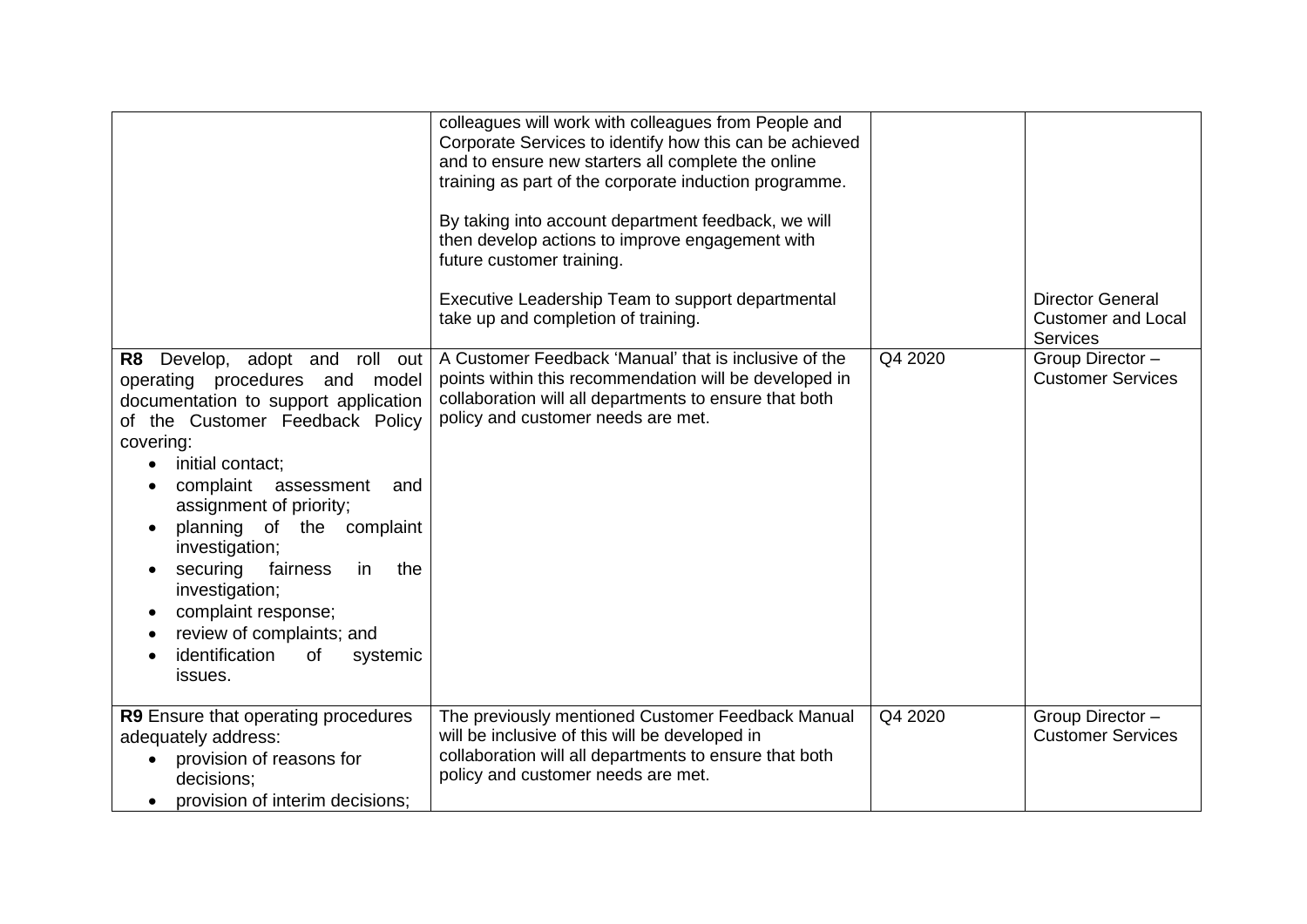| consideration of each element<br>$\bullet$<br>of a complaint;<br>criteria for escalation in<br>handling;<br>handling of complaints that fall<br>within the scope of the<br>Whistleblowing Policy; and<br>offering complainants the<br>opportunity to seek review of<br>a decision. |                                                                                                                                                                                                                                                                                                                               |         |                                                      |
|------------------------------------------------------------------------------------------------------------------------------------------------------------------------------------------------------------------------------------------------------------------------------------|-------------------------------------------------------------------------------------------------------------------------------------------------------------------------------------------------------------------------------------------------------------------------------------------------------------------------------|---------|------------------------------------------------------|
| R10 Prioritise system developments<br>to capture:<br>the remedy being sought; and<br>systemic issues in a structured<br>way, to facilitate learning and<br>improvement.                                                                                                            | A review of the Customer Feedback Management<br>System is likely to recommend a number of system<br>enhancements. Where common themes are identified<br>through engagement with Departmental Feedback<br>Manager and other colleagues, systemic issues will be<br>addressed to support corporate learning and<br>improvement. | Q4 2020 | <b>Head of Customer</b><br>Experience                |
| <b>Establish</b><br><b>R11</b><br>implement<br>and<br>procedures for quality assurance of all<br>departmental procedures for handling<br>complaints.                                                                                                                               | Procedures for establishing improved quality assurance<br>arrangements, which may include a greater focus on<br>system audit, complaints investigation and compliance<br>monitoring will be rolled out as part of the Customer<br>Feedback Quality Assurance Framework that is currently<br>being developed.                  | Q1 2021 | <b>Director</b><br>Group<br><b>Customer Services</b> |
| <b>R12</b><br>Establish<br>implement<br>and<br>monitoring<br>procedures<br>for<br>departmental<br>compliance<br>with<br>corporate policy.                                                                                                                                          | As noted in R11 this will be rolled out as part of the<br><b>Customer Feedback Quality Assurance Framework that</b><br>is currently being developed.                                                                                                                                                                          | Q1 2021 | <b>Director</b><br>Group<br><b>Customer Services</b> |
| R13 Develop<br>a clear<br>plan<br>for<br>improvement in data quality regarding<br>complaints<br>monitor<br>and<br>its<br>implementation.                                                                                                                                           | The current system limitations are impacting data quality.<br>Enhancements to the system are to be scoped and<br>implemented to address this issue.                                                                                                                                                                           | Q1 2021 | Head of Customer<br>Experience                       |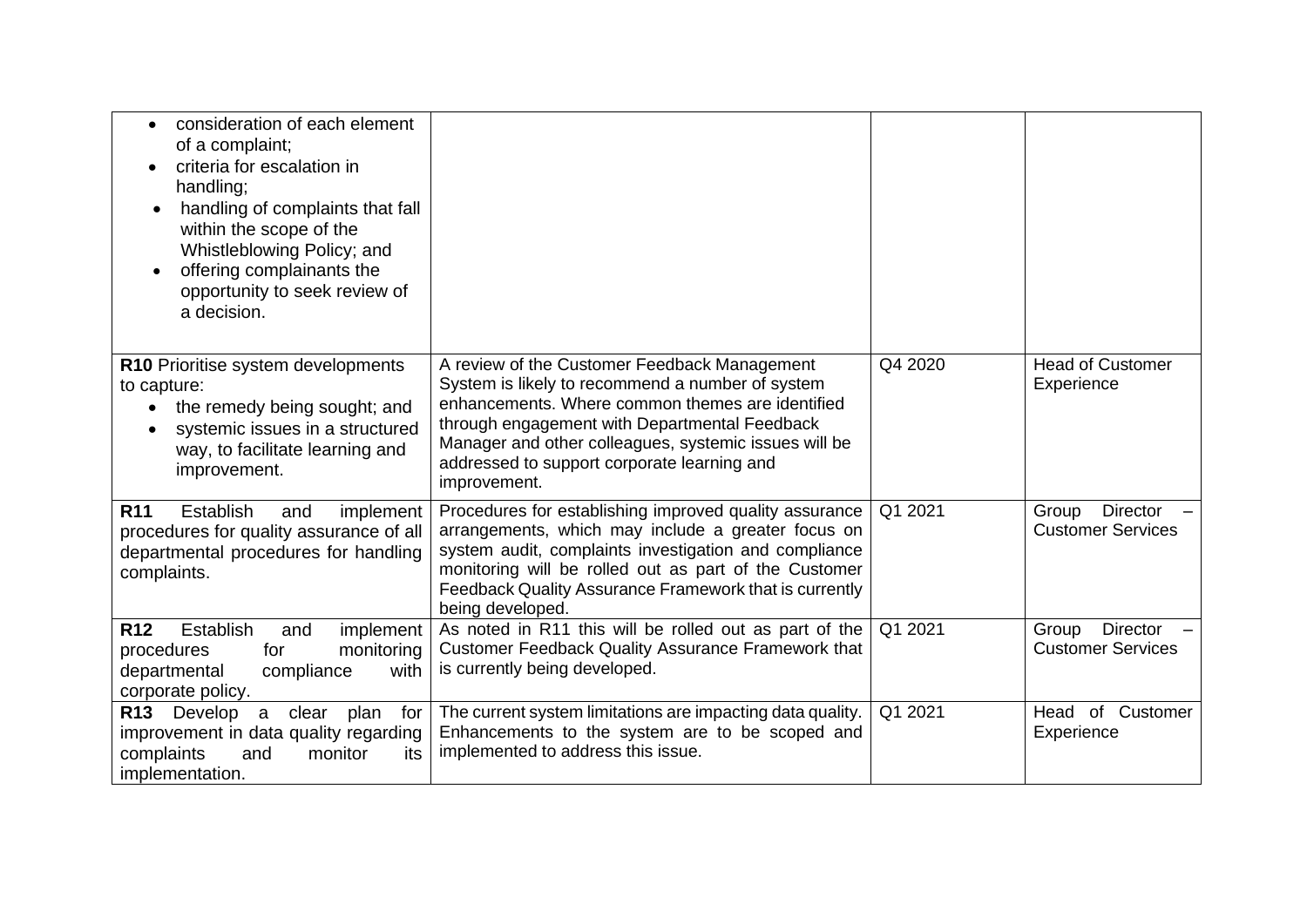|                                                                                                                                                                                                                                                                                                                                                                                                                                                                                                                                                            | Following implementation, management information<br>resulting from complaints data will become easier to<br>analyse and report.                                                                                                                           |         |                                      |
|------------------------------------------------------------------------------------------------------------------------------------------------------------------------------------------------------------------------------------------------------------------------------------------------------------------------------------------------------------------------------------------------------------------------------------------------------------------------------------------------------------------------------------------------------------|-----------------------------------------------------------------------------------------------------------------------------------------------------------------------------------------------------------------------------------------------------------|---------|--------------------------------------|
| R14 Expand data capture and KPIs to<br>cover:<br>characteristics of<br>$\bullet$<br>complainants;<br>geographical spread;<br>$\bullet$<br>complaints that expose<br>weaknesses or raise questions<br>about integrity and reputation;<br>instances of unreasonable<br>behaviour by complainants;<br>the outcome of complaints;<br>the themes from complaints on<br>a structured basis; and<br>measures of efficiency and<br>effectiveness of complaints<br>handling, including the<br>timeliness of complaints<br>handling and complainant<br>satisfaction. | Management information and a supporting KPI suite will  <br>be designed and developed in accordance with the<br>recommended areas for data capture. Focus will be<br>placed on those reporting metrics which are specifically<br>relevant for government. | Q1 2021 | of<br>Customer<br>Head<br>Experience |